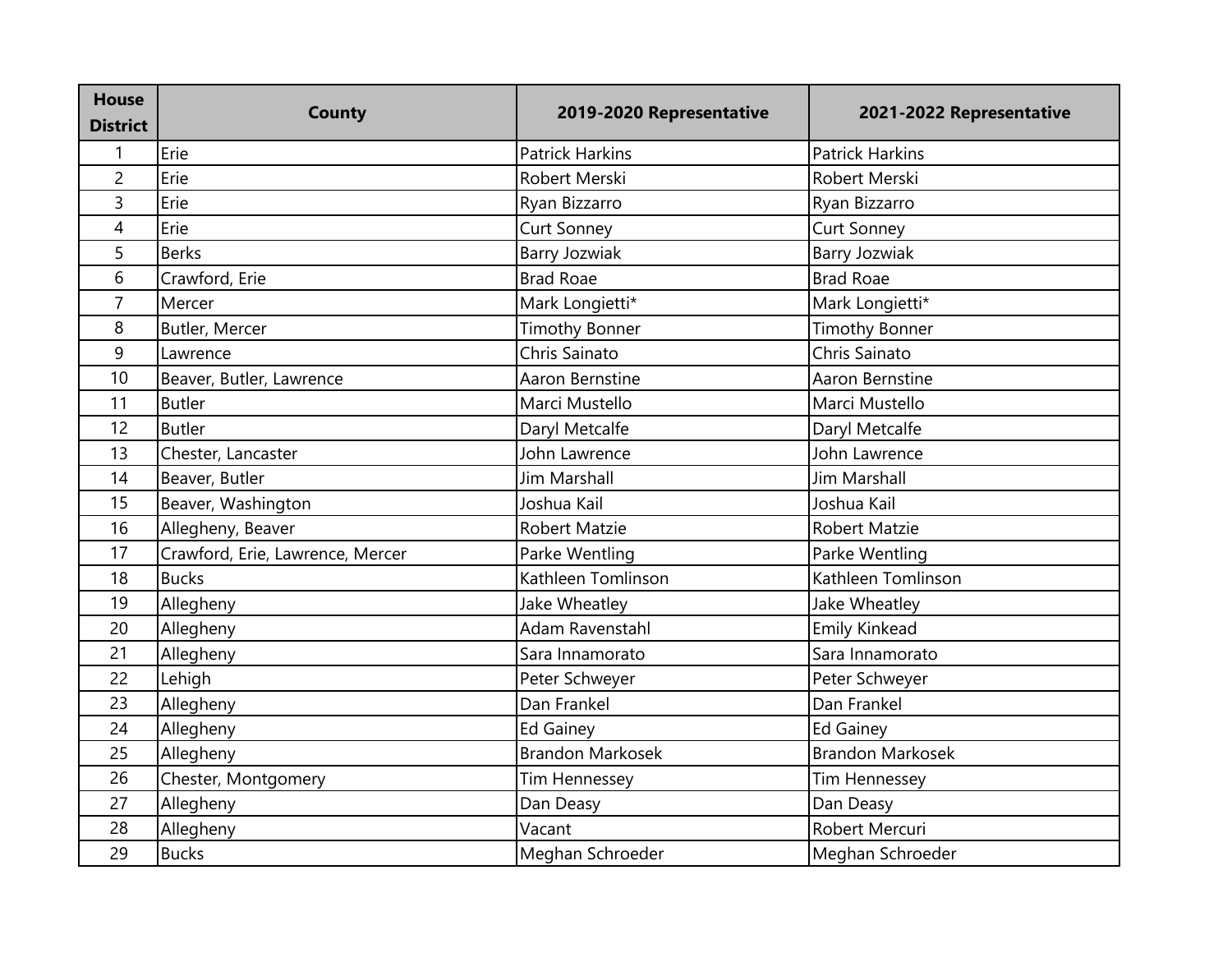| 30 | Allegheny                        | Lori Mizgorski       | Lori Mizgorski         |
|----|----------------------------------|----------------------|------------------------|
| 31 | <b>Bucks</b>                     | Perry Warren         | Perry Warren           |
| 32 | Allegheny                        | Tony DeLuca          | Tony DeLuca            |
| 33 | Allegheny, Westmoreland          | Frank Dermody        | Carrie DelRosso        |
| 34 | Allegheny                        | Summer Lee           | Summer Lee             |
| 35 | Allegheny                        | <b>Austin Davis</b>  | <b>Austin Davis</b>    |
| 36 | Allegheny                        | Harry Readshaw       | Jessica Benham         |
| 37 | Lancaster                        | Mindy Fee            | Mindy Fee              |
| 38 | Allegheny                        | <b>Bill Kortz</b>    | Nickolas Pisciottano   |
| 39 | Allegheny, Washington            | Michael Puskaric     | Michael Puskaric       |
| 40 | Allegheny, Washington            | Natalie Mihalek      | Natalie Mihalek        |
| 41 | Lancaster                        | <b>Brett Miller</b>  | <b>Brett Miller</b>    |
| 42 | Allegheny                        | DanMiller            | Dan Miller             |
| 43 | Lancaster                        | Keith Greiner        | Keith Greiner          |
| 44 | Allegheny                        | Valerie Gaydos       | Valerie Gaydos         |
| 45 | Allegheny                        | Anita Kulik          | Anita Kulik            |
| 46 | Allegheny, Washington            | Jason Ortitay        | Jason Ortitay          |
| 47 | York                             | Keith Gillespie      | Keith Gillespie        |
| 48 | Washington                       | Timothy O'Neal       | Timothy O'Neal         |
| 49 | Fayette, Washington              | <b>Bud Cook</b>      | <b>Bud Cook</b>        |
| 50 | Fayette, Greene, Washington      | Pam Snyder*          | Pam Snyder             |
| 51 | Fayette, Somerset                | Matthew Dowling      | <b>Matthew Dowling</b> |
| 52 | Fayette, Westmoreland            | Ryan Warner          | Ryan Warner            |
| 53 | Montgomery                       | Steven Malagari      | Steven Malagari        |
| 54 | Allegheny, Westmoreland          | <b>Robert Brooks</b> | <b>Robert Brooks</b>   |
| 55 | Armstrong, Indiana, Westmoreland | Joe Petrarca         | Jason Silvis           |
| 56 | Westmoreland                     | George Dunbar        | George Dunbar          |
| 57 | Westmoreland                     | Eric Nelson          | Eric Nelson            |
| 58 | Westmoreland                     | Eric Davanzo         | Eric Davanzo           |
| 59 | Somerset, Westmoreland           | Mike Reese           | Mike Reese             |
| 60 | Armstrong, Butler, Indiana       | Jeff Pyle            | Jeff Pyle              |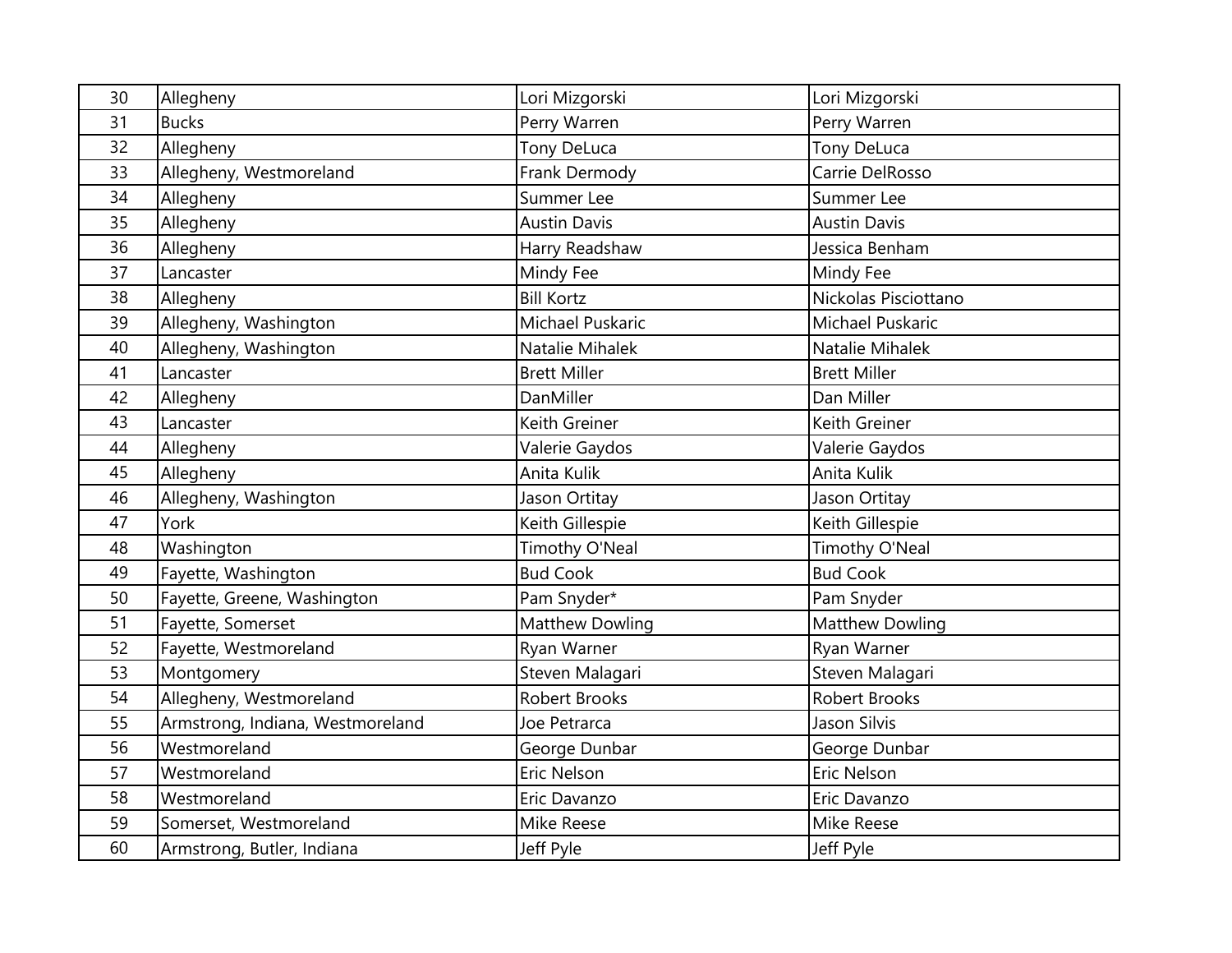| 61 | Montgomery                  | Liz Hanbidge         | Liz Hanbidge           |
|----|-----------------------------|----------------------|------------------------|
| 62 | Indiana                     | James Struzzi II     | James Struzzi II       |
| 63 | Armstrong, Clarion, Forest  | Donna Oberlander*    | Donna Oberlander*      |
| 64 | Butler, Venango             | R. Lee James         | R. Lee James           |
| 65 | Crawford, Forest, Warren    | Kathy Rapp           | Kathy Rapp             |
| 66 | Indiana, Jefferson          | Cris Dush            | <b>Brian Smith</b>     |
| 67 | Cameron, McKean, Potter     | <b>Martin Causer</b> | <b>Martin Causer</b>   |
| 68 | Bradford, Potter, Tioga     | <b>Clint Owlett</b>  | <b>Clint Owlett</b>    |
| 69 | Bedford, Somerset           | Carl Walker Metzgar  | Carl Walker Metzgar    |
| 70 | Montgomery                  | Matt Bradford        | Matt Bradford          |
| 71 | Cambria, Somerset           | James Rigby          | James Rigby            |
| 72 | Cambria                     | <b>Frank Burns</b>   | <b>Frank Burns</b>     |
| 73 | Cambria, Clearfield         | <b>Tommy Sankey</b>  | <b>Tommy Sankey</b>    |
| 74 | Chester                     | Dan Williams         | Dan Williams           |
| 75 | Clearfield, Elk             | Matt Gabler          | Michael Armanini       |
| 76 | Centre, Clinton             | Stephanie Borowicz   | Stephanie Borowicz     |
| 77 | Centre                      | Scott Conklin*       | Scott Conklin*         |
| 78 | Bedford, Franklin, Fulton   | Jesse Topper         | Jesse Topper           |
| 79 | <b>Blair</b>                | Louis Schmitt Jr.    | Louis Schmitt Jr.      |
| 80 | <b>Blair</b>                | Jim Gregory          | Jim Gregory            |
| 81 | Centre, Huntingdon, Mifflin | Rich Irvin           | Rich Irvin             |
| 82 | Franklin, Juniata, Mifflin  | Johnathan Hershey    | Johnathan Hershey      |
| 83 | Lycoming                    | Jeff Wheeland*       | Jeff Wheeland*         |
| 84 | Lycoming, Union             | <b>Garth Everett</b> | Joseph Hamm            |
| 85 | Snyder, Union               | David Rowe           | David Rowe             |
| 86 | Cumberland, Perry           | Mark Keller*         | Perry Stambaugh        |
| 87 | Cumberland                  | Greg Rothman         | Greg Rothman           |
| 88 | Cumberland                  | Sheryl Delozier      | <b>Sheryl Delozier</b> |
| 89 | Franklin                    | Rob Kauffman         | Rob Kauffman           |
| 90 | Franklin                    | Paul Schemel         | Paul Schemel           |
| 91 | Adams                       | Dan Moul             | Dan Moul               |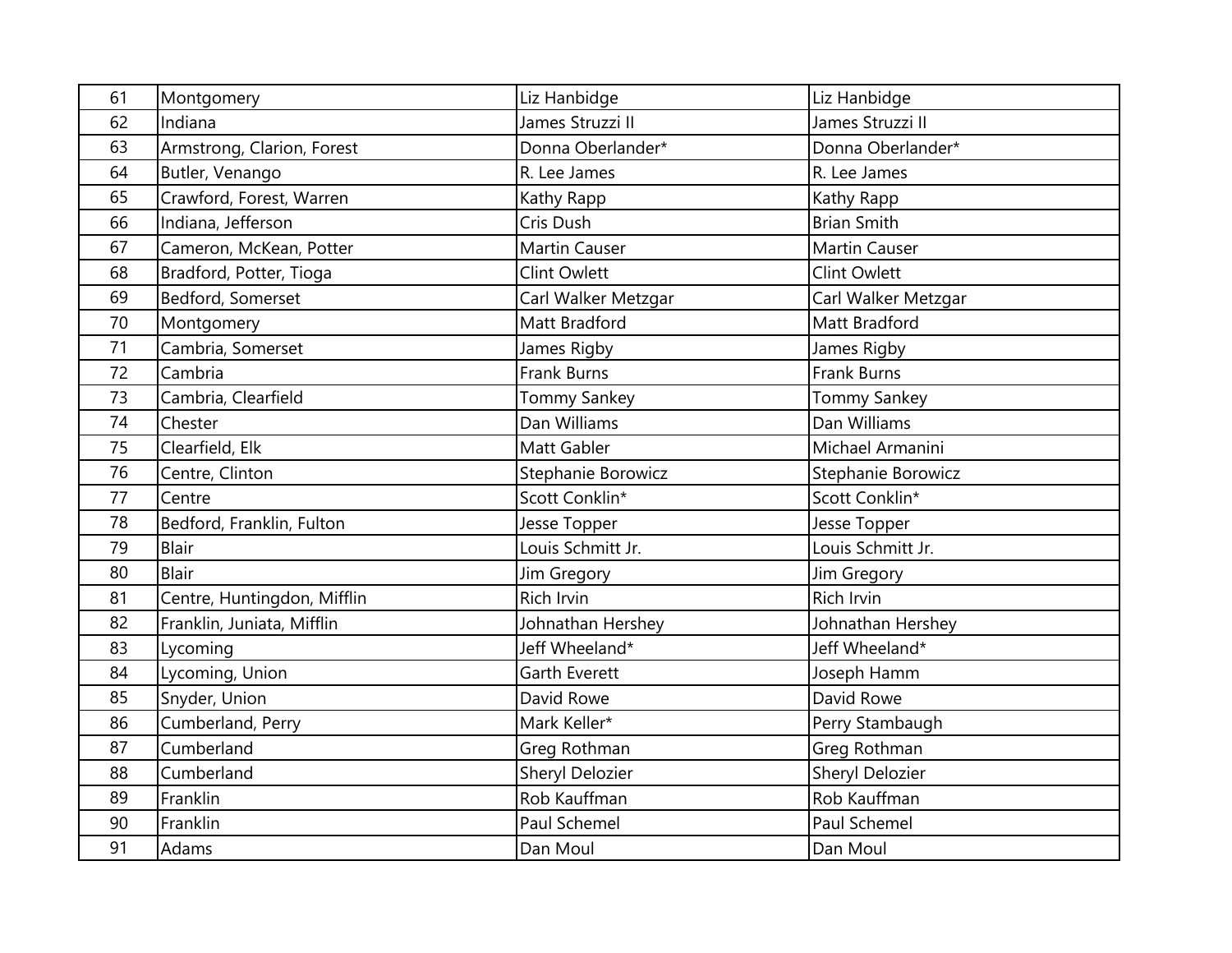| 92  | Cumberland, York                  | Dawn Keefer            | Dawn Keefer            |
|-----|-----------------------------------|------------------------|------------------------|
| 93  | York                              | Mike Jones             | Mike Jones             |
| 94  | York                              | Stan Saylor            | Stan Saylor            |
| 95  | York                              | Carol Hill-Evans       | Carol Hill-Evans       |
| 96  | Lancaster                         | Mike Sturla            | Mike Sturla            |
| 97  | Lancaster                         | <b>Steven Mentzer</b>  | <b>Steven Mentzer</b>  |
| 98  | Dauphin, Lancaster                | Dave Hickernell        | Dave Hickernell        |
| 99  | Lancaster                         | David Zimmerman        | David Zimmerman        |
| 100 | Lancaster                         | <b>Bryan Cutler</b>    | <b>Bryan Cutler</b>    |
| 101 | Lebanon                           | Frank Ryan             | Frank Ryan             |
| 102 | Lebanon                           | <b>Russ Diamond</b>    | <b>Russ Diamond</b>    |
| 103 | Dauphin                           | Patty Kim              | Patty Kim              |
| 104 | Dauphin, Lebanon                  | Sue Helm               | Sue Helm               |
| 105 | Dauphin                           | <b>Andrew Lewis</b>    | <b>Andrew Lewis</b>    |
| 106 | Dauphin                           | <b>Thomas Mehaffie</b> | <b>Thomas Mehaffie</b> |
| 107 | Columbia, Montour, Northumberland | Kurt Masser*           | Kurt Masser*           |
| 108 | Northumberland, Snyder            | Lynda Schlegel Culver  | Lynda Schlegel Culver  |
| 109 | Columbia                          | David Millard          | David Millard          |
| 110 | Bradford, Sullivan, Susquehanna   | Tina Pickett*          | Tina Pickett*          |
| 111 | Susquehanna, Wayne                | Jonathan Fritz*        | Jonathan Fritz*        |
| 112 | Lackawanna                        | Kyle Mullins           | Kyle Mullins           |
| 113 | Lackawanna                        | Marty Flynn            | Marty Flynn            |
| 114 | Lackawanna                        | Bridget Kosierowski    | Bridget Kosierowski    |
| 115 | Monroe                            | Maureen Madden         | Maureen Madden         |
| 116 | Luzerne                           | <b>Tarah Toohil</b>    | <b>Tarah Toohil</b>    |
| 117 | Lackawanna, Luzerne, Wyoming      | Karen Boback           | Karen Boback           |
| 118 | Lackawanna, Luzerne               | <b>Mike Carroll</b>    | <b>Mike Carroll</b>    |
| 119 | Luzerne                           | <b>Gerald Mullery</b>  | <b>Gerald Mullery</b>  |
| 120 | Luzerne                           | Aaron Kaufer           | Aaron Kaufer           |
| 121 | Luzerne                           | Eddie Day Pashinski    | Eddie Day Pashinski    |
| 122 | Carbon                            | Doyle Heffley          | Doyle Heffley          |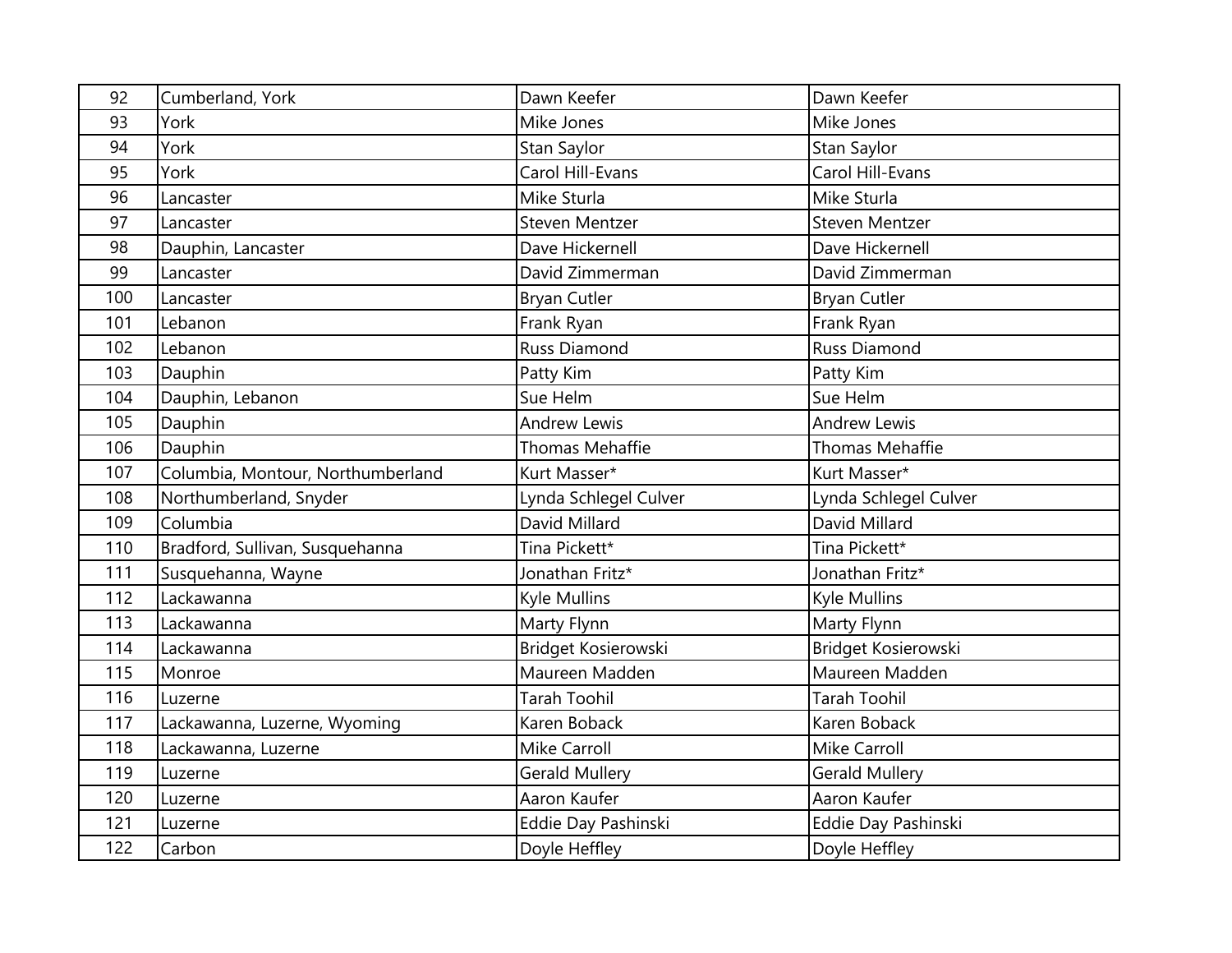| 123 | Schuylkill                      | Neal Goodman         | <b>Timothy Twardzik</b> |
|-----|---------------------------------|----------------------|-------------------------|
| 124 | Berks, Carbon, Schuylkill       | Jerry Knowles*       | Jerry Knowles*          |
| 125 | Dauphin, Schuylkill             | Mike Tobash          | Joseph Kerwin           |
| 126 | <b>Berks</b>                    | Mark Rozzi           | Mark Rozzi              |
| 127 | <b>Berks</b>                    | Tom Caltagirone      | Manuel Guzman           |
| 128 | Berks, Lancaster                | Mark Gillen          | Mark Gillen             |
| 129 | Berks, Lancaster                | Jim Cox              | Jim Cox                 |
| 130 | <b>Berks</b>                    | David Maloney        | David Maloney           |
| 131 | Lehigh, Montgomery, Northampton | Justin Simmons       | Milou Mackenzie         |
| 132 | Lehigh                          | Mike Schlossberg     | Mike Schlossberg        |
| 133 | Lehigh                          | Jeanne McNeill       | Jeanne McNeill          |
| 134 | Berks, Lehigh                   | Ryan Mackenzie       | Ryan Mackenzie          |
| 135 | Northampton                     | Steve Samuelson*     | Steve Samuelson*        |
| 136 | Northampton                     | Robert Freeman       | Robert Freeman          |
| 137 | Northampton                     | Joe Emrick           | Joe Emrick              |
| 138 | Northampton                     | Marcia Hahn          | Ann Flood               |
| 139 | Pike, Wayne                     | Mike Peifer          | Mike Peifer             |
| 140 | <b>Bucks</b>                    | John Galloway        | John Galloway           |
| 141 | <b>Bucks</b>                    | <b>Tina Davis</b>    | <b>Tina Davis</b>       |
| 142 | <b>Bucks</b>                    | Frank Farry          | Frank Farry             |
| 143 | <b>Bucks</b>                    | Wendy Ullman         | Shelby Labs             |
| 144 | <b>Bucks</b>                    | F. Todd Polinchock   | F. Todd Polinchock      |
| 145 | <b>Bucks</b>                    | Craig Staats         | Craig Staats            |
| 146 | Montgomery                      | Joseph Ciresi        | Joseph Ciresi           |
| 147 | Montgomery                      | Marcy Toepel         | <b>Tracy Pennycuick</b> |
| 148 | Montgomery                      | Mary Jo Daley        | Mary Jo Daley           |
| 149 | Montgomery                      | <b>Tim Briggs</b>    | <b>Tim Briggs</b>       |
| 150 | Montgomery                      | Joseph Webster       | Joseph Webster          |
| 151 | Montgomery                      | <b>Todd Stephens</b> | <b>Todd Stephens</b>    |
| 152 | Montgomery, Philadelphia        | Tom Murt             | Nancy Guenst            |
| 153 | Montgomery                      | Ben Sanchez          | <b>Ben Sanchez</b>      |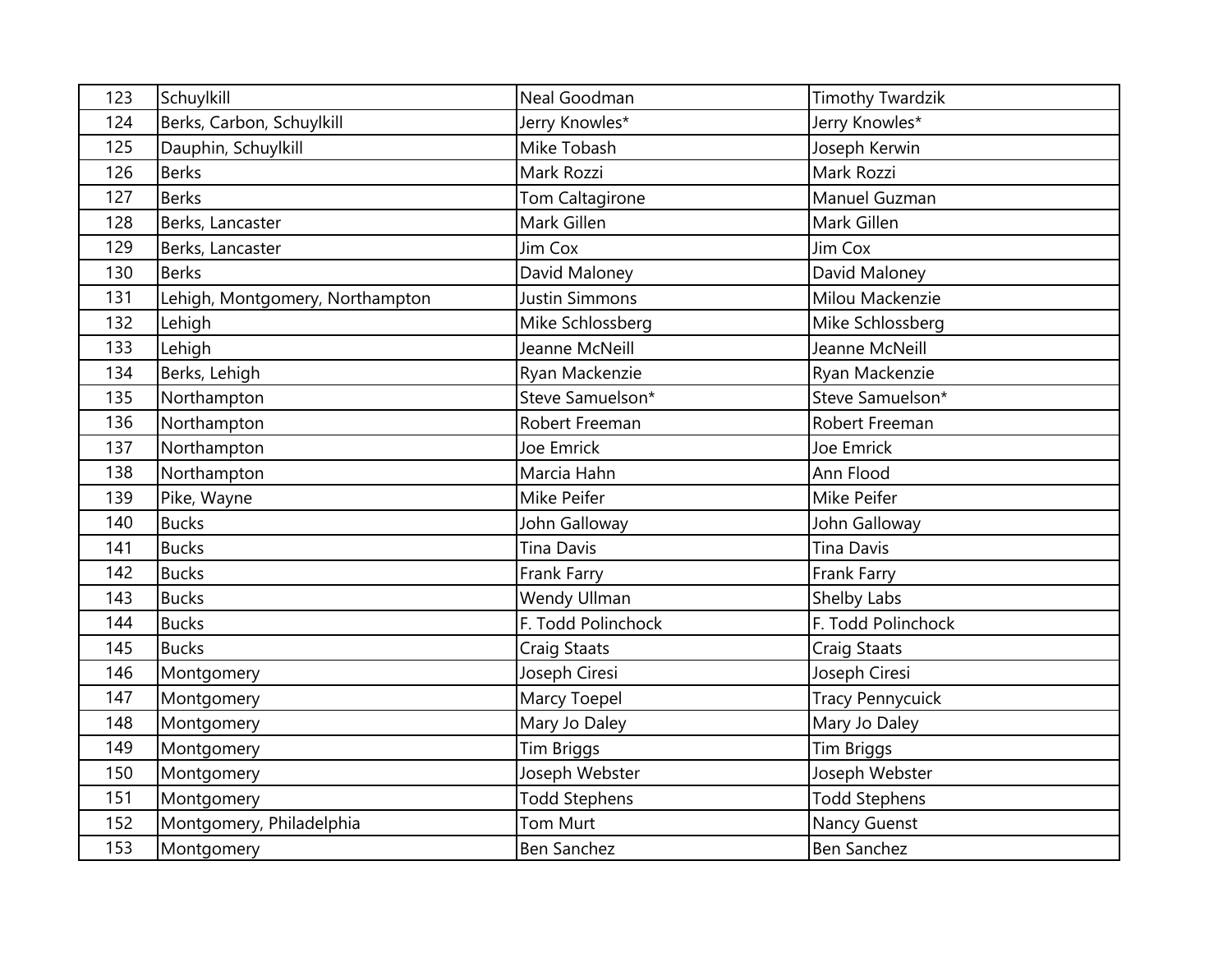| 154 | Montgomery               | <b>Steve McCarter</b>   | Napoleon Nelson        |
|-----|--------------------------|-------------------------|------------------------|
| 155 | Chester                  | Danielle Otten          | Danielle Otten         |
| 156 | Chester                  | Carolyn Comitta         | Dianne Herrin          |
| 157 | Chester, Montgomery      | Melissa Shusterman      | Melissa Shusterman     |
| 158 | Chester                  | Christina Sappey        | Christina Sappey       |
| 159 | Delaware                 | <b>Brian Kirkland</b>   | <b>Brian Kirkland</b>  |
| 160 | Chester, Delaware        | Stephen Barrar          | Craig Williams         |
| 161 | Delaware                 | Leanne Krueger-Braneky  | Leanne Krueger-Braneky |
| 162 | Delaware                 | David Delloso           | David Delloso          |
| 163 | Delaware                 | Michael Zabel           | Michael Zabel          |
| 164 | Delaware                 | Margo Davidson          | Margo Davidson         |
| 165 | Delaware                 | Jennifer O'Mara         | Jennifer O'Mara        |
| 166 | Delaware, Montgomery     | Greg Vitali             | Greg Vitali            |
| 167 | Chester                  | Kristine Howard         | Kristine Howard        |
| 168 | Delaware                 | Chris Quinn             | Chris Quinn            |
| 169 | York                     | Kate Klunk              | Kate Klunk             |
| 170 | Philadelphia             | Martina White           | Martina White          |
| 171 | Centre, Mifflin          | Kerry Benninghoff       | Kerry Benninghoff      |
| 172 | Montgomery, Philadelphia | Kevin Boyle             | Kevin Boyle            |
| 173 | Philadelphia             | <b>Michael Driscoll</b> | Michael Driscoll       |
| 174 | Philadelphia             | <b>Ed Neilson</b>       | <b>Ed Neilson</b>      |
| 175 | Philadelphia             | Mary Isaacson           | Mary Isaacson          |
| 176 | Monroe                   | Jack Rader              | <b>Jack Rader</b>      |
| 177 | Philadelphia             | Joseph Hohenstein       | Joseph Hohenstein      |
| 178 | <b>Bucks</b>             | <b>Wendi Thomas</b>     | Wendi Thomas           |
| 179 | Philadelphia             | <b>Jason Dawkins</b>    | <b>Jason Dawkins</b>   |
| 180 | Philadelphia             | <b>Angel Cruz</b>       | Angel Cruz             |
| 181 | Philadelphia             | Malcom Kenyatta         | Malcom Kenyatta        |
| 182 | Philadelphia             | <b>Brian Sims</b>       | <b>Brian Sims</b>      |
| 183 | Lehigh, Northampton      | Zachary Mako            | Zachary Mako           |
| 184 | Philadelphia             | Elizabth Fiedler        | Elizabth Fiedler       |